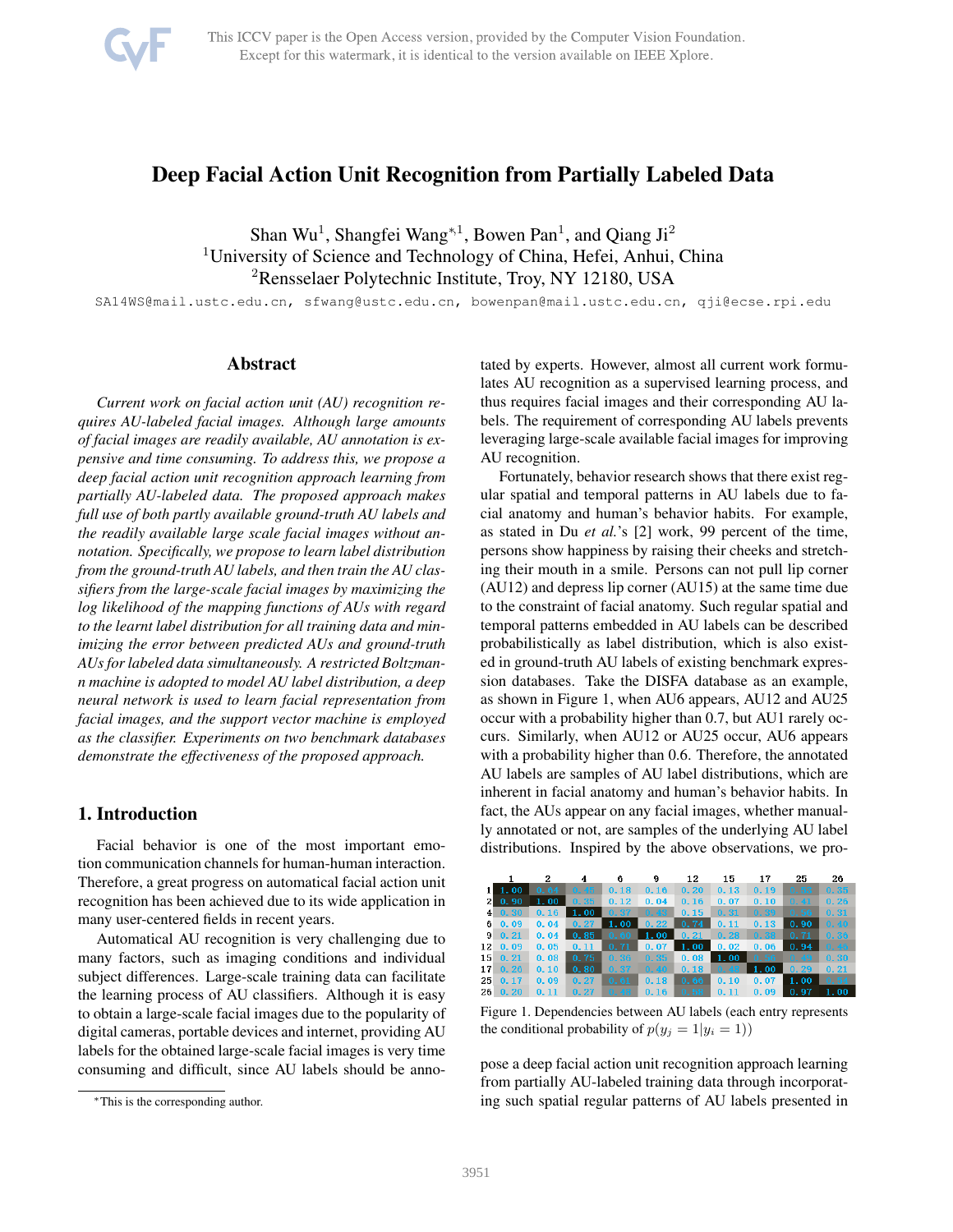ground-truth AU labels into the learning process of AU classifiers from a large-scale facial images without AU annotations. Specifically, we utilize the Restricted Boltzmann Machine (RBM) [5] to learn the AU label distribution from the available AU labels. And a large number of facial images are used to learn a deep framework to exploit the facial representation from facial images. Then we train multiple support vector machines through maximizing the log likelihood of the mapping functions of AUs with regard to the learnt label distribution for all training data and minimizing the error between predicted AUs and ground-truth AUs for labeled data simultaneously. The experimental results on two benchmark databases prove the effectiveness of deep neural network in feature learning and illustrate that the AU label constraint can improve the performance of AU recognition under either complete AU annotations or incomplete AU annotations.

# 2. Related work

### 2.1. AU recognition using shallow models

Most AU recognition works classify AUs from the handcraft features, i.e., geometric features and appearance features. We refer to them as shallow models. In addition to recognizing each AU independently, recent work begins to exploit AU dependencies for multiple AU recognition through either generative strategy or discriminative strategy.

For generative approaches, the structure and parameters of probabilistic graphic models are adopted to capture AU dependencies from AU labels. For instance, Tong *et al.* [16] introduced a generative model based on dynamic Bayesian networks (DBN) to model the semantics of different AUs through its structure and conditional probabilities. Wang *et al.* [18] proposed a three-layer RBM model to capture highorder dependencies among different AUs, and the weights between hidden layer and target labels measure the probabilistic patterns among AU labels. These two works learned AU relations from ground-truth AU labels. However, Li *et al.*[21] proposed to generate pseudo-data according to AU dependencies summarized from prior knowledge, then learnt a Bayesian Network (BN) model from the pseudodata.

For discriminative approaches, the relations among AUs are adopted as constraint of the objective function. For example, Zhu *et al.* [26] and Zhang *et al.* [22] used the constraint to supervise the multi-task learning process so as to exploit the AU co-occurrences among AU labels and facial regions. Zhao et al. [24] leveraged group sparsity by selecting a sparse subset of facial patches while learning a multi-label classifier. Through jointly patch learning, both positive correlations and negative competitions among AUs are introduced to model a discriminative multi-label classifier. Eleftheriadis et al. [4] proposed a multi-conditional latent variable model by performing the fusion of different facial features and AU detection jointly. They attained the feature fusion by learning a low-dimensional subspace which is constrained by the local dependencies among multiple AUs.

All of the above work requires complete AU annotations to train AU classifiers. It is not practical since AU annotation is an expensive and time consuming task. What's more, all of them use hand-craft features, and thus do not fully exploit the current development of deep learning and large-scale facial images.

# 2.2. AU recognition from partially annotated training sample

The mainstream of AU recognition trains AU classifiers from fully annotated facial images. Only very recently, a few works begins to consider AU classification under partial AU annotations.

Wang *et al.* [17] proposed an expression-assisted AU recognition method under incomplete AU labeling. A BN model is adopted to capture the dependencies among AUs and expression, and a structured EM is used to learn the structure and parameters of the BN when AU labels are missing. Although Wang *et al.*' work can handle incomplete AU labeling, their method requires expression labels as hidden knowledge to complement the missing AU labels.

Wu *et al.* [20] formulated AU recognition under partial AU annotations as a multi-label learning with missing labels (MLML). They proposed to handle the missing labels by enforcing the consistency between the predicted labels and the provided labels as well as the local smoothness among the label assignments. The same features are used for all AU classifiers. Since the discriminative features for each AU are different, Li *et al.* [11] extended Wu *et al.*'s MLML method to discriminate each AU based on the most related features. Both work assumes local smoothness to handle missing labels. However, this assumption may be invalid, since the samples closed in feature space may belong to the same subject, other than the same expressions.

Song *et al.* [15] proposed a Bayesian graphical model that simultaneously handles sparsity and co-occurrence structure of facial action units using compressed sensing and group wise inducing priors. Their method handles missing labels by marginalizing over the unobserved values during the inference procedure. As a generative model, Song *et al.* [15] work can hand missing labels effectively, but may not obtain better performance in classification tasks compared with discriminative models.

Ruiz *et al.* [13] proposed to learn AU classifiers under the help of a large-scale facial images with expression labels, but without AU labels. They proposed to exploit prior knowledge about the relations between Hidden-Tasks (AUs) and Visible-Tasks (expressions). Although this works can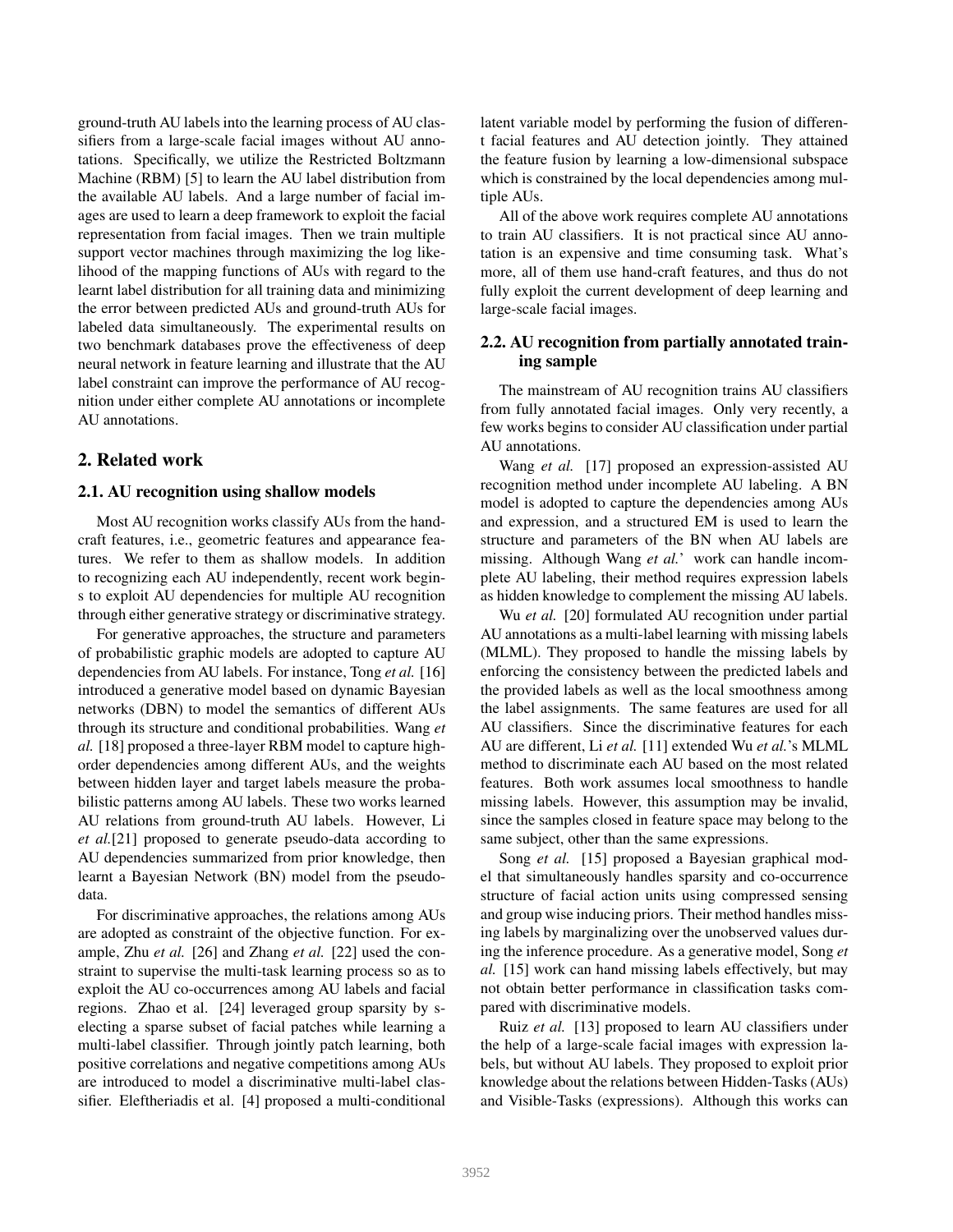learn AU classifiers from images without AU labels, it requires another big amount of expression-annotated facial images.

Although these work considers AU recognition under incomplete AU annotations, all of them used hand-craft features. In order to handle missing annotations, they adopted local smoothness, or required expression labels, or employed generative models. While, in our paper, we propose a discriminative model to exploit the inherent label distributions, which are extracted from ground-truth AU labels and are caused by facial anatomy and human behavior habits, as weak supervisory information to help feature learning and AU recognition with the deep model.

# 2.3. AU recognition using deep networks

Recently, feature learning using deep hierarchical structures has emerged as an effective methodology to automatically extract features from data for many computer vision problems. Most deep networks for AU detection directly adopt Convolutional Neural Network (CNN) to learn spatial representation. Ghosh et al. [6] proposed a multi-label convolutional neural network approach to learn a shared representation between multiple AUs from facial images. Gadi et al. [7] proposed to estimate AU occurrence and intensity using a 7-layer CNN, which consists of 3 convolutional layers and a max-pooling layer. Khorrami et al.[10] examined how much convolutional neural networks (CNNs) can improve performance on expression recognition and what they actually learn. Their experimental results showed that CNNs trained for expression recognition are indeed able to model high-level features that strongly correspond to AUs. Zhao et al. [25] proposed Deep Region and Multi-label Learning (DRML), a unified deep network that simultaneously addresses region learning and multi-label learning for multiple AU recognition. The proposed DRML architecture consists of a standard convolution layer filtering on an aligned face image, followed by the region layer, one pooling layer and four convolution layers, three fully connected layers, and one multi-label cross-entropy loss layer at the end. To address the overfitting problem of CNN due to limited training data, Han et al. [14] proposed an incremental Boosting C-NN (IB-CNN) to integrate boosting into the CNN through introducing an incremental boosting layer and a new loss function. The incremental boosting layer selects discriminative neurons from the lower layer and is incrementally updated on successive mini-batches. The loss function consists of errors from both the incremental boosted classifier and individual weak classifiers. Other than using CNN to capture spatial representation only, Jaiswal and Valstar [9] combined convolutional neural networks and bi-directional long short-term memory neural networks (CNN-BLSTM) to jointly learn shape, appearance and dynamics in a deep learning manner for AU recognition.

All these work demonstrates the potential of deep network for AU recognition. However, all of them require a large number of fully annotated facial images, which is unrealistic and is very time consuming.

To sum up, current research on AU recognition either uses hand-craft features or recognizes AUs under fully labeled data. Therefore, in this paper, we propose a method to perform AU recognition with partially labeled data based on a deep framework. Specifically, we learn a deep neural network from a large amount of images, and then learn the AU label distribution from partially available AUs. During the learning process of AU classifiers, we optimize the model parameters with the help of the learnt AU label distribution.

Compared with related work, our contributions are as follows: (1) we are the first to deal with AU recognition with partially labeled data using a deep framework by exploiting the AU label distribution during the training phase of AU classifier; (2) we perform experiments with completely labeled data and partially labeled data, demonstrating the effectiveness of AU label distribution constraint.

# 3. Problem Statement

The purpose of our work is to learn AU classifier from a larger-scale partially-labeled facial images. Our assumption is that the regular spatial patterns embedded in AU labels can be described probabilistically as label distribution. Both the ground-truth AU labels for labeled facial images and the un-annotated AU labels for the larger-scale unlabeled facial images are samples of such distributions. Therefore, in addition to leaning AU classifiers by minimizing label errors between predicted AU labels and the ground-truth AU labels, we regulate the AU classifier through maximizing the log likelihood of the mapping functions of AUs with regards to the label distribution, which can be learnt from the groundtruth AU labels.

Let  $D = {\mathbf{x}_t, \mathbf{y}_t}_{t=1}^N$  denotes a set of d dimensional training instances  $\mathbf{x}_t \in \mathbb{R}^d$  and the corresponding labels  $y_t \in \{-1, 0, 1\}^p$ , where p is the number of labels and N is the number of instances. Specifically, the positive label is denoted as 1, the negative label is denoted as  $-1$ , and the missing label is denoted as 0. Therefore,  $y_t \in \{-1, 1\}^p$ represents the case of completely labeled examples, and  $y_t \in \{-1, 0, 1\}^p$  represents the case of partially labeled examples. Given the training data  $D$ , our goal is to learn a classifier  $f : \mathbb{R}^d \to \{-1, 1\}^p$  from partially labeled data according to Equation 1. The first term in this equation is the error between predicted AUs and ground-truth AUs for labeled data. The second term is the log likelihood of the mapping functions of AUs with regard to the label distribution learnt from AU label set, and this term acts as a constraint to make the output of  $f(\mathbf{x})$  to be more approximate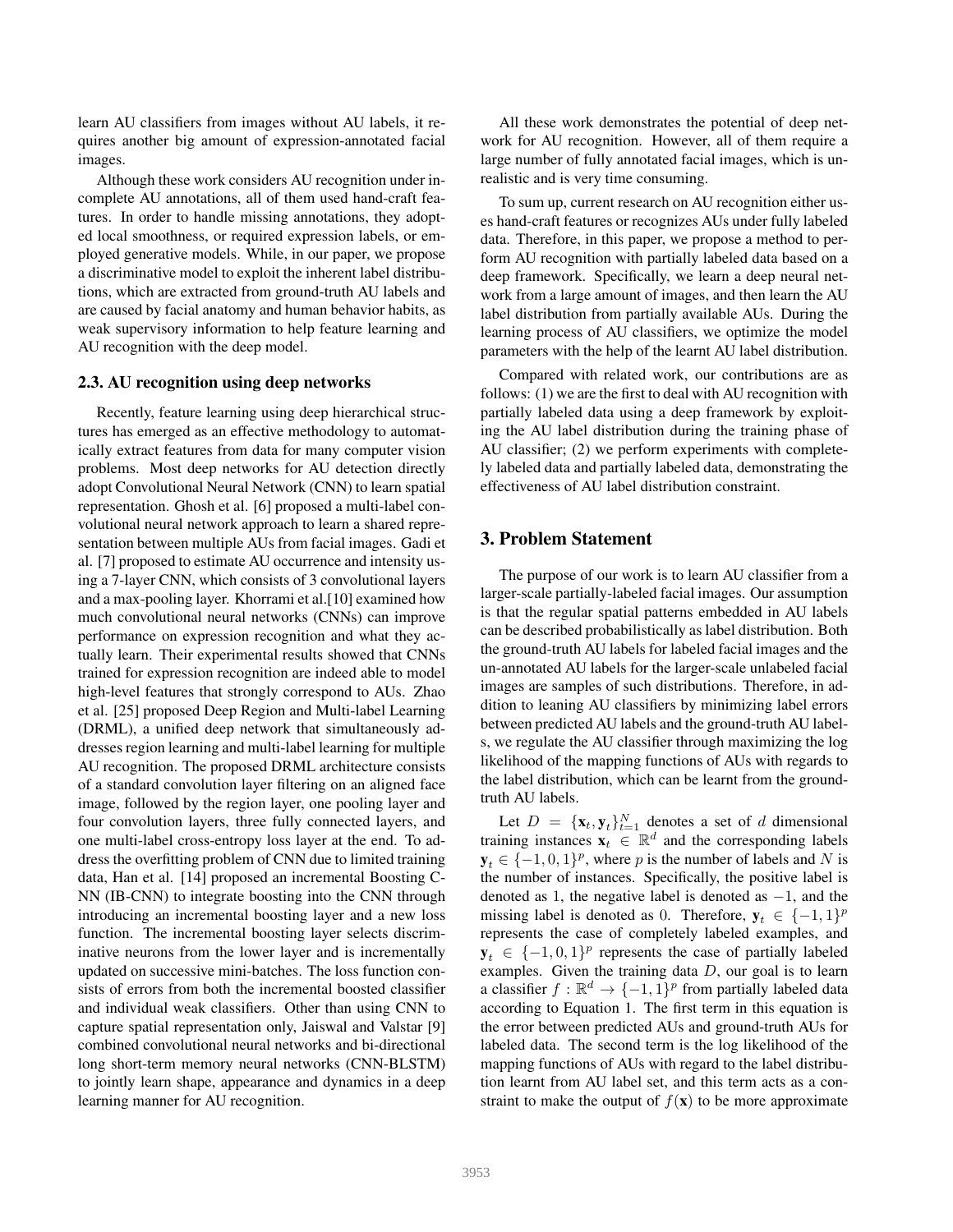with the regular spatial patterns embedded in AU labels.

$$
\min_{\Theta} \sum_{t=1}^{N} Loss(\mathbf{y}_t, f(\mathbf{x}_t; \Theta)) - \beta \sum_{t=1}^{N} \log p(f(\mathbf{x}_t; \Theta)) \quad (1)
$$

As can be seen in Equation 1, when  $\beta = 0$ , the optimization problem is equivalent to learning the AU classifiers without taking the AU label distribution into account; otherwise, our model can learn the classifier either with completely annotated images in a supervise way or partially labeled data in a semi-supervise manner.

# 4. Proposed approach

As discussed in Section 1, AU annotation is a time consuming task which needs professionals to annotate multiple AUs for each image. Therefore there is a serious lack of images annotated with AU labels for AU recognition research. However, there are a large amount of images without AU labels, thus we can utilize a deep learning method to train a deep framework to learn some important properties of each image. Furthermore, there exists mutual-exclusive and cooccurrence relations among multiple AUs due to the facial muscle structure. Restricted Boltzmann Machine is a good model to capture the inherent patterns in visible units. Thus we use this model to capture the inherent relations among multiple AU labels to improve the AU recognition results. In this section, we introduce the details of our proposed model.

#### 4.1. Deep Neural Network

Deep neural network (DNN) is a feedforward network with many hidden layers. As shown in Figure 2(a),  $x$  represents input features (usually the raw features, such as the raw pixel of image),  $h^{(l)}$  represents the *l*-th hidden layer, and y represents the target outputs, e.g. AUs. In the DNN model, each two adjacent layers can be considered as a sharing component. Thus we can train the deep network in a layer-wise manner. Through multiple hidden layers, the raw input features x can be encoded with a high-order representation  $\mathbf{h}^{(L)}$ . The top hidden layer  $\mathbf{h}^{(L)}$  and the output



Figure 2. The structure of DNN and the target prior model (RBM).

layer y form a classifier. In our work, we employ multiple Support Vector Machines (SVM) for multiple AU recognition based on the high-layer features, i.e.,  $\mathbf{h}^{(L)}$ . Thus AU

recognition is performed according to Equation 2, where  $\mathbf{W} = (\mathbf{w}_1, \dots, \mathbf{w}_p), \mathbf{d} = (d_1, \dots, d_p)$  is the parameters for p classifiers of SVM, and  $\mathbf{w}_i \in \mathbb{R}^d, \dot{d}_i \in \mathbb{R}$  is the parameters for the i-th SVM.

$$
y_i = sign(\mathbf{w}_i^T \mathbf{h}^{(L)} + d_i)
$$
 (2)

The loss function is defined in Equation 3, where the first item is a L2 regularization term, the second item is the squared hinge loss function, and  $\alpha$  is a hyper-parameter. Different with the original hinge loss function, we replace the constant 1 by  $y^T y$  in order to make the loss function also apply to the case of missing tags. When  $y_i$  is not missing, i.e.,  $y_i = 1$  or  $y_i = -1$ ,  $y_i \times y_i = 1$ ; when  $y_i$  is missing, i.e.,  $y_i = 0$ , the hinge loss is equal to 0, which does not increase the value of the loss function.

$$
L(\Theta) = \frac{1}{2} ||\mathbf{W}||_2^2 + \alpha \sum_{t=1}^N \left\| \left[ \mathbf{y}_t \cdot \mathbf{y}_t - \mathbf{y}_t \cdot \left( \mathbf{W}^T \mathbf{h}_t^{(L)} + \mathbf{d} \right) \right]_+ \right\|_2^2 \quad (3)
$$

# 4.2. AU Label Distribution

A Restricted Boltzmann Machine (RBM) is bipartite network, including two types of nodes: visible units and hidden units. A graphical depiction of RBM is shown in Figure 2(b), where h represents the hidden units, and y represents the visible units. In our work, we use RBM to model the global dependencies among multiple AUs.

The energy function of RBM is defined as follows,

$$
E(\mathbf{h}, \mathbf{y}; \Upsilon) = -\mathbf{b}^T \mathbf{y} - \mathbf{c}^T \mathbf{h} - \mathbf{y}^T \mathbf{U} \mathbf{h}
$$
 (4)

where  $\Upsilon = (\mathbf{U}, \mathbf{b}, \mathbf{c})$  represents the parameters of the model. Specifically,  $b_i$  represents the bias of AU labels,  $c_i$  represents the bias of hidden units, and  $U_{ij}$  represents the weight between the  $i$ -th AU and  $j$ -th hidden unit.

The joint distribution  $p(\mathbf{v})$  of the model is defined as follows,

$$
p(\mathbf{y}) = \frac{1}{Z} \sum_{\mathbf{h}} \exp(-E(\mathbf{h}, \mathbf{y}; \Upsilon))
$$
 (5)

where  $Z = \sum_{\mathbf{y},\mathbf{h}} \exp(-E(\mathbf{h}, \mathbf{y}; \Upsilon)).$ 

When analysing Equation 4 and Equation 5, we can find that there is a positive correlation between  $p(y)$  and U. In more detail, the larger weight represents a higher probability of AU occurrence, and the smaller weight represents a higher probability of AU absence. In other words, the weights between the hidden units and the AUs capture the mutual-exclusive and co-occurrence relationships among AU labels.

According to Equation 6, we employ a Maximum Likelihood Estimation method to learn the parameters Υ. Due to the complexity of calculating the normalizing factor  $Z$ , we use contrastive divergence [8] to estimate  $\Upsilon$ . The gradient of  $\gamma \in \Upsilon$  is defined in Equation 7.

$$
\Upsilon^* = \underset{\Upsilon}{\operatorname{argmax}} \log p(\mathbf{y}; \Upsilon) \tag{6}
$$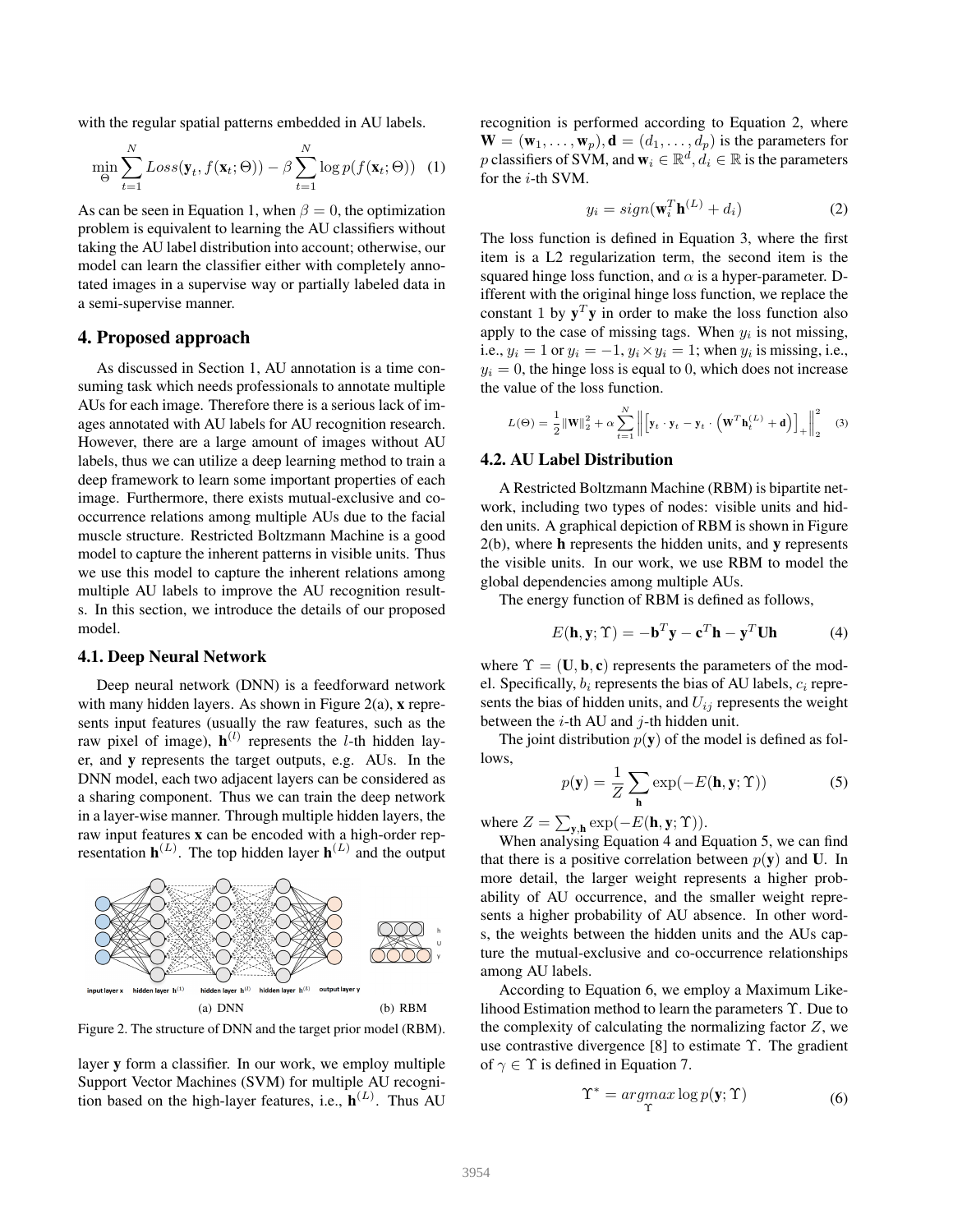$$
\frac{\partial \log p(\mathbf{y})}{\partial \gamma} = \langle \frac{\partial E}{\partial \gamma} \rangle_{p(\mathbf{h}, \mathbf{y})} - \langle \frac{\partial E}{\partial \gamma} \rangle_{p(\mathbf{h}|\mathbf{y})}
$$
(7)

#### 4.3. Learning with AU label constraint

Since the DNN learning process ensures fidelity in data reconstruction, such learnt features may not perform well on a specific task. What's more, there exists co-occurrence and mutual-exclusive relations among AU labels. Hence we intend to capture the inherent relations among AU labels to regularize the feature learning by making the prediction of the target variable consistent with the AU label distribution [19]. Due to the range of visible units in RBM model, different with the previous setting, we set the negative label to 0.

The AU label constraint is defined in Equation 8. When parameters  $\Upsilon = (\mathbf{U}, \mathbf{b}, \mathbf{c})$  is fixed, the normalizing factor **Z** in  $p(y)$  is a constant, so we drop it off from the constraint. The derivation of  $\log \tilde{p}(\mathbf{y})$  over y is given by Equation 9, where  $\sigma(s) = \frac{1}{1+exp(-s)}$  is a sigmoid function. Thus the derivation of  $\log \tilde{p}(\mathbf{y})$  over  $\Theta$  is obtained by  $\frac{\partial \log \tilde{p}(\mathbf{y})}{\partial \Theta} = \frac{\partial \log \tilde{p}(\mathbf{y})}{\partial \mathbf{y}} \frac{\partial \mathbf{y}}{\partial \Theta}$ .  $\frac{\partial g \tilde{p}(\mathbf{y})}{\partial \mathbf{y}} \frac{\partial \mathbf{y}}{\partial \Theta}$ .

$$
\log \tilde{p}(\mathbf{y}) = \log \sum_{\mathbf{h}} \exp(-E(\mathbf{y}, \mathbf{h}))
$$
  
=  $\sum_{i} y_i b_i + \sum_{j} \log(1 + \exp(c_j + \sum_{i} y_i U_{ij}))$  (8)

$$
\frac{\partial \log \tilde{p}(\mathbf{y})}{\partial \mathbf{y}} = \mathbf{b} + \sum_{j} \sigma(c_j + \sum_{k} y_k U_{kj}) \mathbf{U}_{.j} \tag{9}
$$

Considering the AU label distribution constraint, given the training data  $D = \{(\mathbf{x}_t, \mathbf{y}_t)\}_{t=1}^N$ , the loss function is defined as follows,

$$
F(\Theta) = \frac{1}{2} ||\mathbf{W}||_2^2 + \alpha \sum_{t=1}^N \left\| \left[ \mathbf{y}_t \cdot \mathbf{y}_t - \mathbf{y}_t \cdot \left( \mathbf{W}^T \mathbf{h}_t^{(L)} + \mathbf{d} \right) \right]_+ \right\|_2^2
$$

$$
- \beta \sum_{t=1}^N \log \tilde{p} \left( \sigma \left( \mathbf{W}^T \mathbf{h}_t^{(L)} + \mathbf{d} \right); \Upsilon \right)
$$
(10)

where  $\alpha \geq 0, \beta \geq 0$  are the hyperparameters, and  $\Theta$  includes the parameters of both DNN and SVM.Υ is already learnt from the available AU labels. Minimizing  $F(\Theta)$  is equivalent to minimizing the structural risk for SVM and maximizing the log likelihood of the AU label distribution model.

#### 4.3.1 Parameters Learning

As discussed in the previous section, the AU label distribution can be learnt from the available AU labels. Given a set of training data  $D = {\mathbf{x}_t, \mathbf{y}_t}_{t=1}^N = {\mathbf{X}, \mathbf{Y}}$ , we learn our model from the image data  $X$  and the associated AU labels Y. First, we pre-train the DNN based on the image data in an unsupervised manner, and then fine-tune the parameters of both DNN and SVM by minimizing the objective function  $F(\Theta)$  defined in Equation 10.

As explained in Section 4.1, we can use partially labeled data during the procedure of fine-tuning. From Equation 10, we find that the completely labeled samples supervise the model learning in two ways: minimizing the differences between the ground-truth labels and the predicted labels, and making the predicted labels to be consistent with the learnt AU label distributions. As for the samples without AU labels, they have no contribute on the hinge loss function, but play a role in AU label constraint. Therefore, our proposed model can not only utilize the unlabeled data to pre-train the DNN, but also can use them to fine-tune the parameters of DNN and AU classifiers through the AU label constraint.

During the fine-tuning process, we employ a backpropagation method to learn the parameters, which uses a chain rule to calculate the gradient of each parameter. We define the derivation of  $F(\Theta)$  over the weighted sum of inputs in the *l*-th hidden layer  $z^{(l)}$  as  $\delta^{(l)}$ , which can be calculated according to Equation 11 in a backward propagation way.

$$
\boldsymbol{\delta}^{(l)} = \frac{\partial F(\Theta)}{\partial \mathbf{z}^{(l)}} = \left( (\mathbf{W}^{(l+1)})^T \boldsymbol{\delta}^{(l+1)} \right) \cdot \mathbf{h}^{(l)} \cdot \left( 1 - \mathbf{h}^{(l)} \right)
$$
(11)

Thus the gradient of the weight  $W^{(l)}$  of the DNN model can be obtained according to Equation 12 (to simplify, we only consider the gradient of one sample). Specifically,  $h^{(0)}$  is the image features x.

$$
\frac{\partial F(\Theta)}{\partial \mathbf{W}^{(l)}} = \boldsymbol{\delta}^{(l)} \left(\mathbf{h}^{(l-1)}\right)^T, l = 1, \dots, L \tag{12}
$$

Assuming  $\mathbf{s} = \mathbf{Wh}^{(L)} + \mathbf{d}$ , we obtain the derivation of  $F(\Theta)$ over the parameter W of SVM according to Equation 13.

$$
\frac{\partial F(\Theta)}{\partial W_{ij}} = W_{ij} - 2\alpha h_i^{(L)} y_j \left[ y_j^2 - y_j \left( \sum_i h_i^{(L)} W_{ij} + d_j \right) \right]_+ - \beta \frac{\partial \log \tilde{p}(\sigma(\mathbf{s}))}{\partial \sigma(s_j)} \sigma(s_j) (1 - \sigma(s_j)) h_i^{(L)}
$$
\n(13)

### 4.3.2 Inference

Given a query sample  $\hat{\mathbf{x}}$ , first, we obtain the state of top hidden layer  $\hat{\mathbf{h}}^{(L)}$  by using a forward propagation, then we perform AU recognition through the learnt multi-SVMs by Equation 2.

### 5. Experiments

#### 5.1. Experimental Conditions

Two spontaneous databases are used in our experiments: the BP4D database [23] and the DISFA database [12].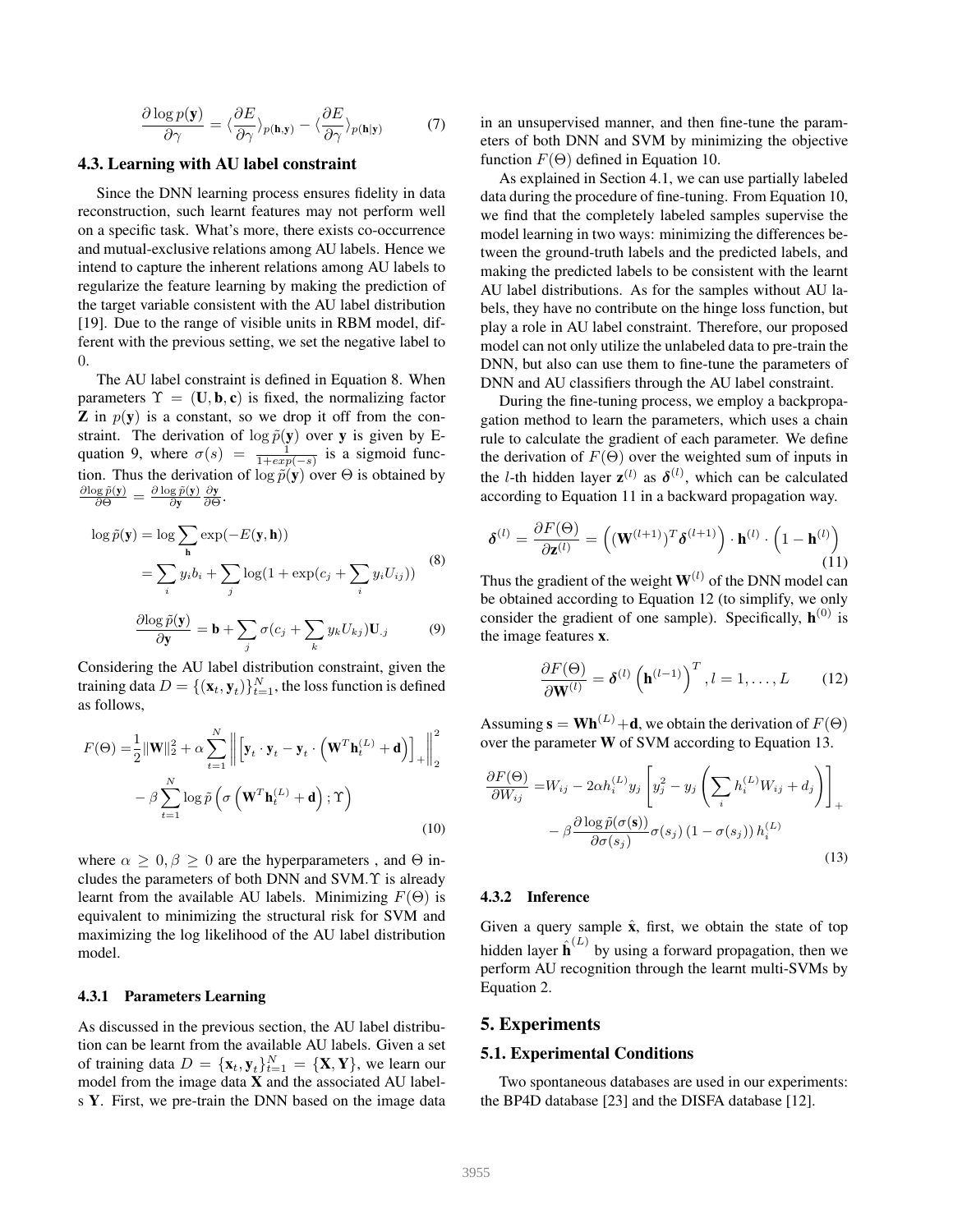The BP4D database contains 2D/3D videos of spontaneous facial expressions in young adults during various emotion inductions while interacting with an experimenter. It provides 328 2D videos with 12 AUs coded from 41 participants, resulting in  $\sim 140,000$  valid samples. In our work, we use all the valid samples and all the AUs.

The DISFA database contains video recordings of 27 subjects while watching YouTube videos. Each image frame was coded in terms of 12 AUs and each AU intensity is ranked from 0 to 5. In our work, we select samples whose summation of all AUs' intensity is larger than 6, resulting in 19850 samples. Then, 10 AUs whose frequency of occurence is higher than 10% are employed in our work, i.e., AU1, AU2, AU4, AU6, AU9, AU12, AU15, AU17, AU25, AU26. And we treat each AU with intensity larger than zero as active.

The images in both databases are normalized to  $100 \times$ 100. On the BP4D database, we randomly divide the data into three parts according to subjects: 60% subjects for training, 20% subjects for validating, and the rest for testing. In order to reduce the impact of randomness, each experiment on this database is performed for five times, and the mean F1 Score is used to evaluate the experimental results. For the DISFA database, a 10-fold subjectindependent cross validation is adopted due to the relatively small number of samples.

To demonstrate the effectiveness of our method, two experiments were conducted: AU recognition under complete AU annotation and AU recognition under incomplete AU annotation. For complete AU annotation, we compare our proposed method constrained by AU label distribution with the method without AU label constraint. Similarly, for incomplete AU annotation, we compare our method with AU label constraint with the method without AU label distribution constraint. For the experiment under incomplete AU annotation, we randomly miss the AU labels with certain proportion, i.e., 10%, 20%, 30%, 40%, 50%.

#### 5.2. Experimental Results and Analysis

#### 5.2.1 AU recognition with completely annotated data

*1) Experimental results:* Table 1 and Table 2 summarize the experimental results of AU recognition with AU label distribution constraint under completely annotated data on the BP4D database and the DISFA database respectively. As can be seen from these two tables, employing AU label distribution to regularize the AU recognition can improve the AU detection performance. On the BP4D database, the results of our method constrained by AU label distribution are higher than those without AU label constraint on 9 out of 12 AUs, and the average F1 Score of ours is about 5% higher as well. It strongly demonstrates the effectiveness of AU label distribution on regularizing the AU recognition. Similarly, on the DISFA database, our method performs better in most cases, and the average F1 Score of ours is 5% higher than the method without AU label constraint. In particular, there is a significant improvement on AU 17, which is improved from 0.201 to 0.447. What's more, AU15 and AU6 are improved for about 10%. These further illustrate the effectiveness of probabilistic relations among different AUs. *2) Evaluation of learnt representation:* To validate the effectiveness of DNN, we employ t-SNE to depict the embedding of images represented by the raw pixel of images and the learnt deep representation, and visualize the effect of individual differences by coloring in terms of subjects [1]. Figure 3 lists the examples of AU12 on the BP4D database and AU25 on the DISFA database. From Figure 3(a) and Figure 3(c), we can see that there exist strong distributional biases in the raw face images since the images from the same subject tend to be closer in the feature space. However, as shown in Figure 3(b) and Figure 3(d), images from the same subject tend to distribute uniformly. It demonstrates that the deep neural network diminishes the individual differences. *3) Comparison with related work:* To further evaluate the superiority of our method under complete AU annotation, we compare our proposed approach with state-of-the-art learning approaches for AU recognition. [25] compared their work with many state-of-the-art methods on the BP4D database and the D-ISFA database, including deep models and shallow models. However, the results on the DISFA in [25] were reported using the model learnt on the BP4D database, therefore we only compare our work with theirs on the BP4D database only. [3] and [4] provided experimental results on the D-ISFA database, thus we directly compare our results on the DISFA database with those in [4] and [3].

From Table 1, we can find that the average F1 Scores of our method are higher than the results of state-of-theart approaches. Compared with the deep learning methods, i.e., DRML, AlexNet, ConvNet and LCN, our method performs best. In more detail, the average F1 Score of ours is 11% higher than AlexNet, 2% higher than ConvNet, and 3% higher than LCN, respectively. The above three work did not consider the AU relationships, while our method regularizes the classifier training and feature learning process by AU label distribution constraint. This leads to a better performance. Compared with DRML, the results of our method are better on 7 AUs. DRML introduces a region layer that uses feed-forward functions to capture structural information in different facial regions, while our method exploits the statistical relations among different AUs from target AU labels, and the statistical AU label distribution is used as a constraint to supervise the learning process of deep network and AU classifier. When comparing with shallow models, like LSVM and JPML, our method also achieves better performance. The average F1 Score of ours is 14% and 3% higher than LSVM and JPML respectively. Though JPML defines AU relations through dataset s-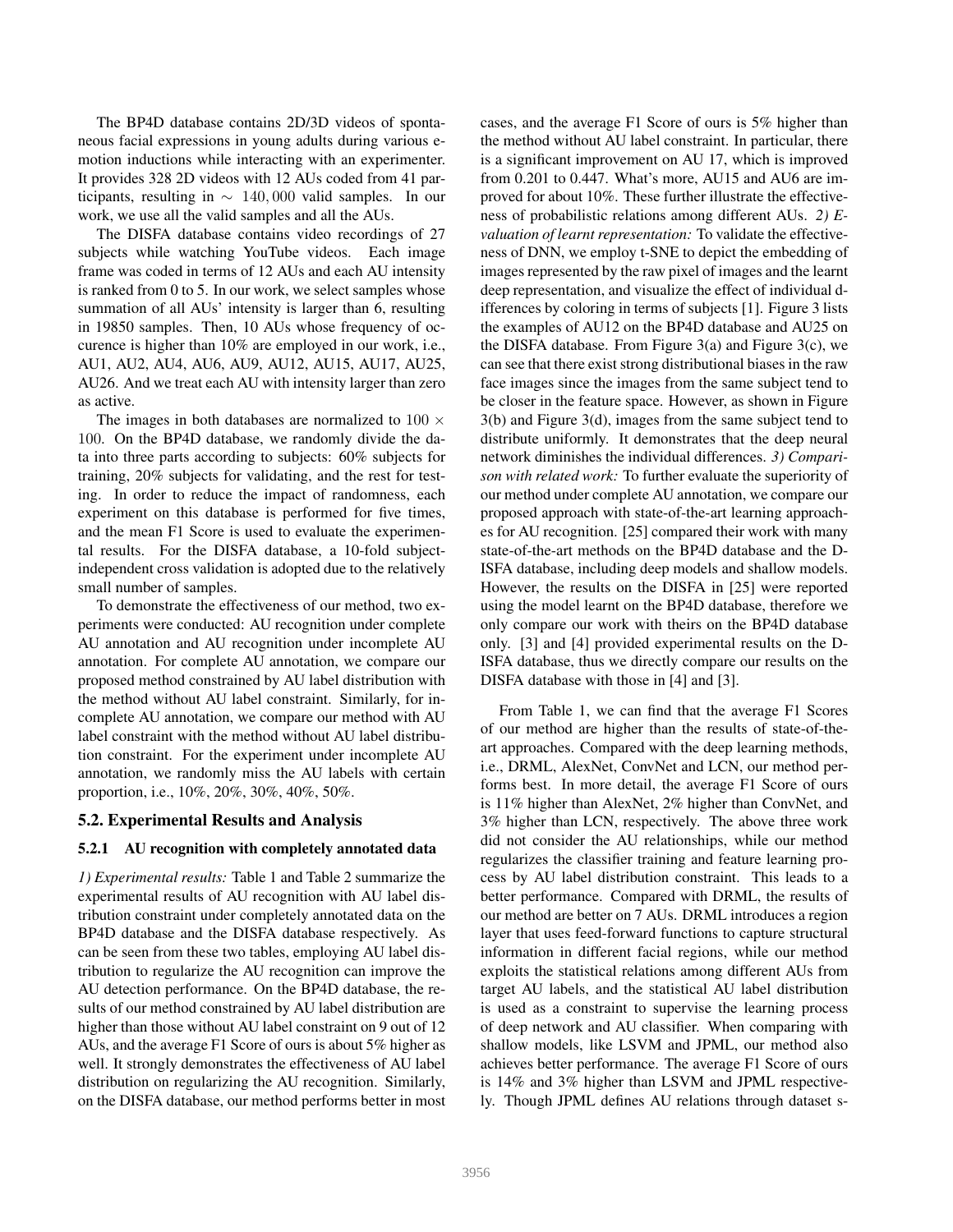| AU   | Our   | without label | <b>DRML</b> | AlexNet | ConvNet | <b>LCN</b> | <b>LSVM</b> | <b>JPML</b> |
|------|-------|---------------|-------------|---------|---------|------------|-------------|-------------|
|      |       | constraint    | [25]        | [25]    | [25]    | [25]       | [25]        | $[25]$      |
| 1    | 0.381 | 0.287         | 0.364       | 0.270   | 0.404   | 0.450      | 0.232       | 0.326       |
| 2    | 0.166 | 0.187         | 0.418       | 0.255   | 0.461   | 0.412      | 0.228       | 0.256       |
| 4    | 0.418 | 0.310         | 0.430       | 0.319   | 0.428   | 0.423      | 0.231       | 0.374       |
| 6    | 0.741 | 0.737         | 0.550       | 0.514   | 0.518   | 0.586      | 0.272       | 0.423       |
| 7    | 0.620 | 0.666         | 0.670       | 0.554   | 0.543   | 0.528      | 0.471       | 0.505       |
| 10   | 0.739 | 0.679         | 0.663       | 0.528   | 0.540   | 0.540      | 0.772       | 0.722       |
| 12   | 0.792 | 0.778         | 0.658       | 0.490   | 0.610   | 0.547      | 0.637       | 0.741       |
| 14   | 0.588 | 0.470         | 0.541       | 0.517   | 0.567   | 0.599      | 0.643       | 0.657       |
| 15   | 0.246 | 0.202         | 0.332       | 0.255   | 0.441   | 0.361      | 0.184       | 0.381       |
| 17   | 0.564 | 0.503         | 0.480       | 0.414   | 0.383   | 0.466      | 0.330       | 0.400       |
| 23   | 0.261 | 0.307         | 0.317       | 0.261   | 0.418   | 0.332      | 0.194       | 0.304       |
| 24   | 0.376 | 0.228         | 0.300       | 0.235   | 0.328   | 0.353      | 0.207       | 0.423       |
| Avg. | 0.491 | 0.446         | 0.483       | 0.384   | 0.470   | 0.466      | 0.353       | 0.459       |

Table 1. F1 Score on the BP4D database.

Table 2. F1 Score on the DISFA database.

| AU   | Our   | without label | <b>GPDE</b>    | MC-LVM | <b>HRBM</b> | $l_p$ -MTMKL |
|------|-------|---------------|----------------|--------|-------------|--------------|
|      |       | constraint    | $[3]$          | [4]    | $[4]$       | $[4]$        |
| 1    | 0.574 | 0.608         | $\overline{a}$ | 0.586  | 0.397       | 0.422        |
| 2    | 0.570 | 0.489         | -              | 0.630  | 0.559       | 0.458        |
| 4    | 0.658 | 0.665         | 0.656          | 0.729  | 0.616       | 0.472        |
| 6    | 0.684 | 0.594         | 0.536          | 0.523  | 0.540       | 0.628        |
| 9    | 0.334 | 0.337         | 0.471          |        |             |              |
| 12   | 0.791 | 0.797         | 0.600          | 0.847  | 0.792       | 0.763        |
| 15   | 0.472 | 0.363         |                | 0.494  | 0.387       | 0.345        |
| 17   | 0.447 | 0.201         |                | 0.486  | 0.388       | 0.414        |
| 25   | 0.636 | 0.625         | 0.800          |        |             |              |
| 26   | 0.675 | 0.643         | 0.571          |        |             |              |
| Avg. | 0.584 | 0.532         | 0.606          | 0.614  | 0.526       | 0.500        |



(a) raw image pixels on DISFA (b) deep features on DISFA (c) raw image pixels on BP4D (d) deep features on BP4D







Figure 3. A t-SNE embedding of raw image pixels and learnt deep features in term of subjects on the BP4D and DISFA database. DISFA: colored in AU25; BP4D: colored in AU12. Each text represents one subject ID and is placed at the center of its own frames. The clustering effect reveals that face images retain individual differences; the learnt deep representation reduces such influence.

tatistics, it uses manually-crafted feature (i.e., SIFT). Our method learns the feature representations using a deep neural network. What's more, in our model, the AU relations are not only used to train the AU classifiers, but are also adopted to fine-tune the feature learning process. Linear SVM (LSVM) is a data-driven method, and it ignores the relations among different AUs. The superiority of our method over the shallow models demonstrates the effectiveness of deep framework in learning effective feature representations, and also proves the importance of AU relations in AU recognition. What's more, the method of without AU label distribution constraint is also superior to LSVM, further demonstrating the effectiveness of deep model in extracting features.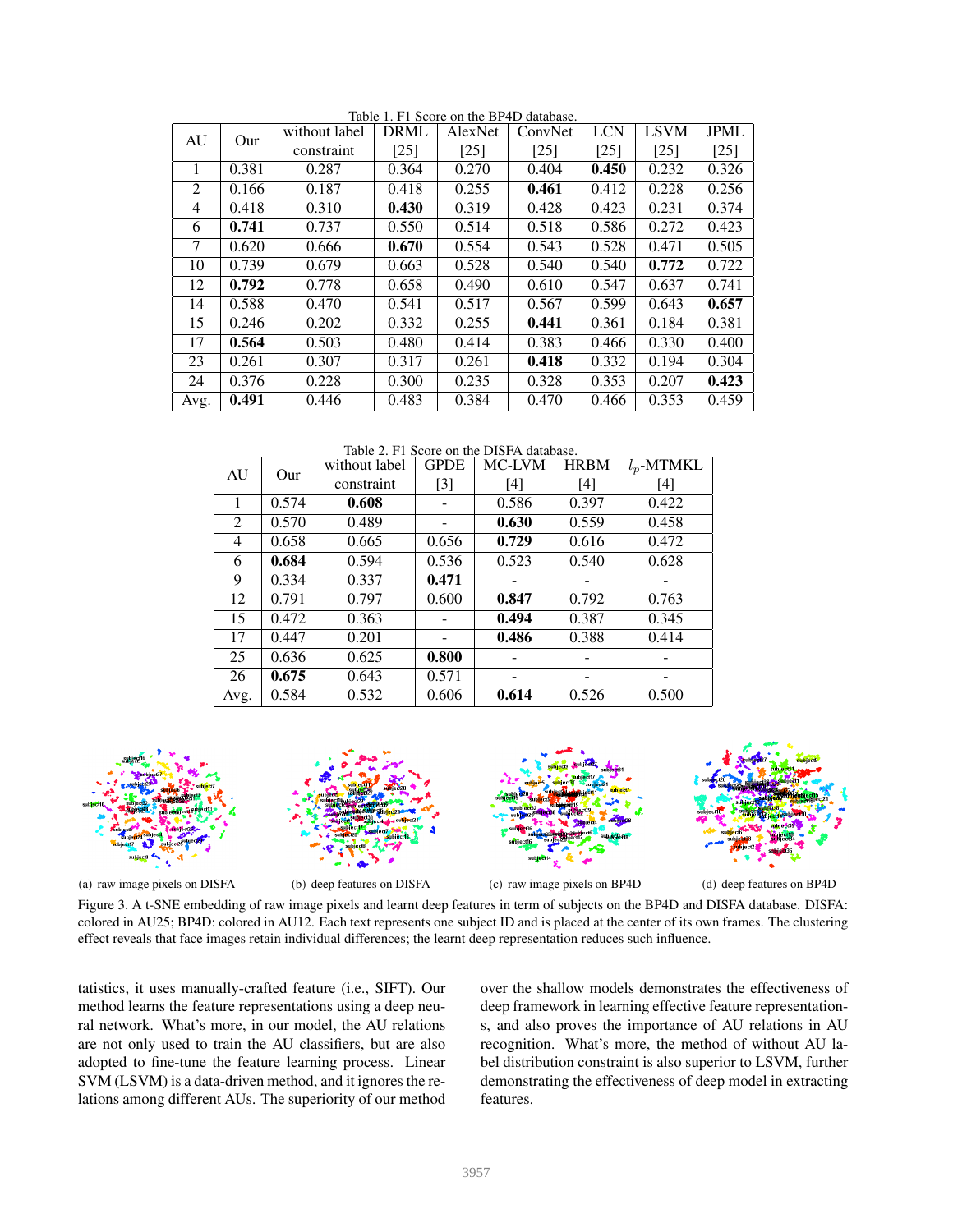The results of the DISFA database are listed in Table 2. Since the number of samples and AUs on the DISFA database used in each related work are not the same, it is hard to compare our work with those in a totally fair way. So the comparison on this database is only for reference. In terms of the common AUs, our method achieves an average F1 Score of 0.630, which is 2% higher than GPDE. For the AUs used in [4], the result of ours is 0.599, which is better than the state-of-the-art approaches in most cases. In more detail, the average F1 Score of our method is about 7% and 10% higher than HRBM and  $l_p$ -MTMKL respectively.

#### 5.2.2 AU recognition on partially labeled data

As discussed in Section 4, our proposed method can learn AU classifiers from partially labeled data. To validate the effectiveness of our method in semi-supervise learning, we perform experiment with partially labeled data with/without the help of AU label distribution constraint. As mentioned in Section 2, there are several recent works considering AU classification under partially AU annotations. [17] required expression labels as hidden knowledge to complement the missing AU labels, and [13] also required a largescale expression-labeled images. Thus we only compare our work with MLML [20] and BGCS [15], which train AU classifier with missing labels without extra label efforts. For a fair comparison, we rerun their code using our data. Since MLML involves in calculating the similarities between two images, the size of similarity kernel function is proportional to the square of the number of samples, resulting in a memory problem. Therefore, on the BP4D database, we only compare our method with BGCS.

Figure 4(a) and Figure 4(b) depict the results on the DIS-FA database and the BP4D database respectively. As can be seen, in general, the AU recognition performance decreases with the increasing of missing rate. On both databases, our proposed method performs better than the method without AU label distribution constraint in most cases, demonstrating the effectiveness of AU label distribution constraint in regularizing the learning process of deep network and AU classifier. Compared with BGCS, our method outperforms in most cases, since the average F1 Scores of ours are higher than those of BGCS on both databases. What's more, compared with MLML, our method performs better as well. Both BGCS and MLML used hand-craft features, while we learn feature representation from deep framework, which is more effective. Furthermore, they either use label smoothness to fill in the missing values or marginalize over the missing values during inference. In our model, we enforce the output of unlabeled data to be consistent with AU label distribution learnt from ground-truth target labels. These leads to the superiority of our method in semi-supervise learning.



Figure 4. AU recognition results with partially labeled data under 5 different missing rates.

## 6. Conclusions

Traditional machine learning approaches to AU recognition require large amounts of labeled data. This requirement is often unrealistic, since AU annotation is a time consuming task. Thus, in this work, we propose a novel model to tackle the problem of AU recognition under incomplete AU annotations. Due to the facial anatomy, there exists spatial patterns in multiple AUs. These relations can be used to help AU recognition. Hence the AU label relations described in a probability form, namely AU label distribution, are incorporated to learn the AU classifier. First, a deep neural network is learnt for feature representation from a largescale facial images. Then, a restricted Boltzmann machine is trained to learn the AU label distribution from available AU labels. Finally, we train the AU classifier by maximizing the log likelihood of the mapping functions of AUs with regard to the learnt label distribution and minimizing the error between predicted AUs and ground-truth AUs from partially labeled data. The experimental results under complete AU annotations prove that AU label distribution constraint can achieve a better performance on AU recognition and demonstrate the learnt features from the deep framework can diminish the individual influence. The experimental results with partially labeled data demonstrate the superiority of our method in semi-supervise learning of AU recognition.

# Acknowledgment

This work has been supported by the National Science Foundation of China (Grant No. 61473270, 61228304, 61175037), and the project from Anhui Science and Technology Agency (1508085SMF223).